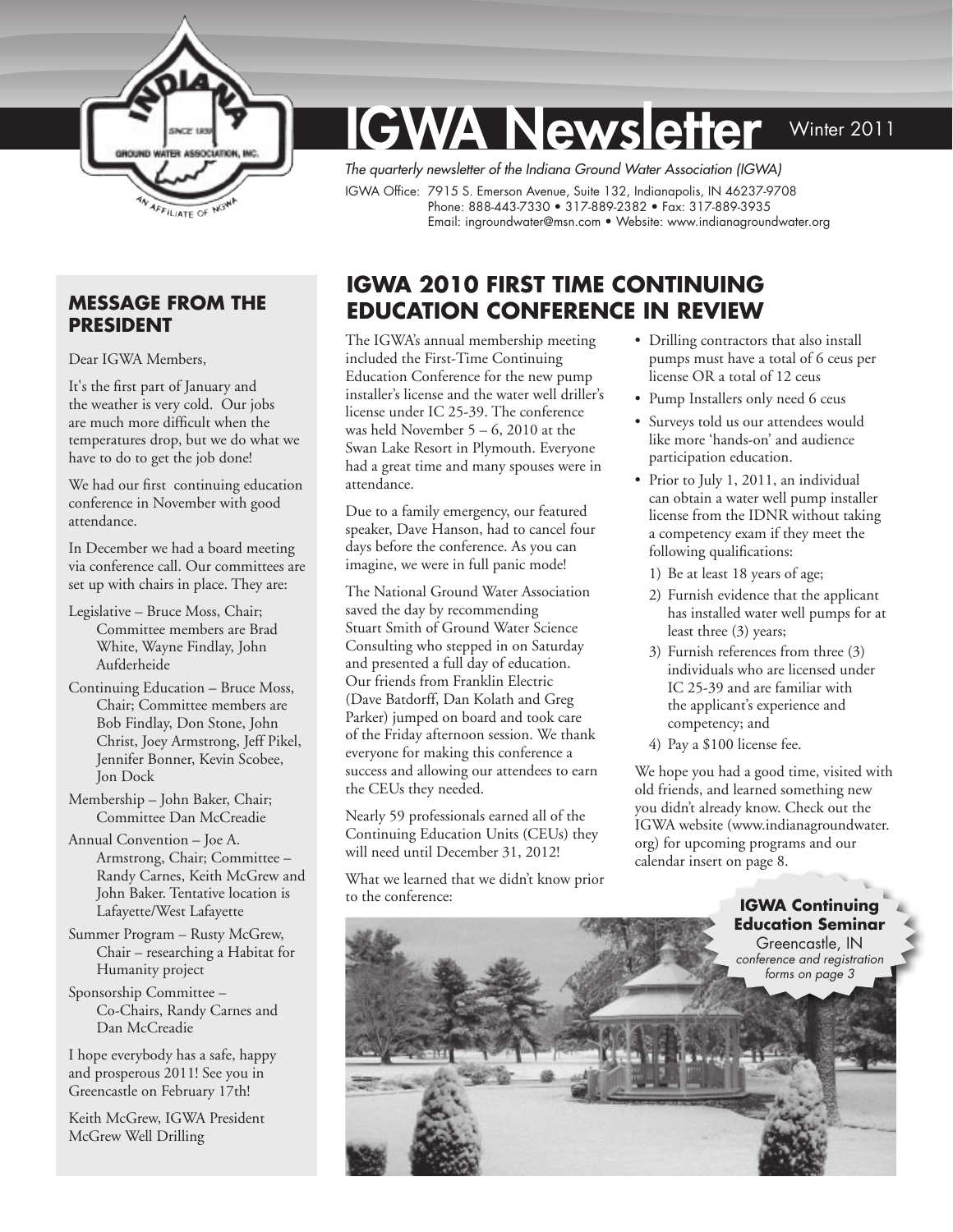# **Continuing Education Conference in Review (continued)**

Continuing Education Committee

Bruce Moss of Moss Well Drilling is chairing this committee. Several people signed up during the conference and are already hard at work. They are:

Chair: Bruce Moss, Moss Well Drilling

Bob Findlay, Findlay Drilling, Inc.

Don Stone, Indy Water Solutions

John Christ, Baroid

Jon Dock, Baroid

Joey Armstrong, Armstrong Drilling

Jeff Pikel, The DeHayes Group

Jennifer Bonner, Clearwater Well & Pump

Kevin Scobee, Scobee Well Drilling – Local Organizing Chair for the February 17th event

Mark Basch & Monique Riggs, DNR, Division of Water



#### Scholarship Update

The Scholarship Committee raised nearly \$3,000 with the Silent Auction and Texas Hold 'Em Event. For those not interested in Texas Hold 'Em, we had a couple of 'hot' Euchre tables going! It was great fun!





## **PREFERRED PUMP CUSTOMER REWARDS!!!**

- $\checkmark$  Superior Dealer Program
- $\checkmark$  Annual Trips
- $\checkmark$  Merchandise Program
- $\checkmark$  Competitive Pricing
- $\checkmark$  Quality Products
- $\checkmark$  CASH BACK!!!

## *Two Branch LocaTions*

6302 Brookville Road Indianapolis, IN 46219 Toll Free: 866-422-2626

*Randy Carnes, Manager Ron Beaver, Outside Sales Mike Jones, Outside Sales*

## 1611 North Binkley Road Larwill, IN 46764 Toll Free: 866-327-3052

*Todd Blair, Manager John Schlictenmeyer, Outside Sales*

## *ProDUcT LinEs*

Alloy Screens American Granby Amtrol Tanks A.Y. McDonald Baker Mfg. Baroid Centennial Plastics Certainteed Pipe Cotey Chemicals CSI Water

Cycle Stop Flexcon Tanks Franklin Electric Franklin Pumps Grundfos Pumps Johnson Screens Liberty Sumps Maass-Midwest Merrill Mfa. **Monoflex** Northern Pipe

Oil Creek Pipe Orenco Systems Regency Wire Schaefer Pumps Simmons Mfg. Square D Wells Adapters Western Rubber Woodford Hydrants Yaskawa VFD's

# **[Please visit us on the web @ www.preferredpump.com](http://www.preferredpump.com)**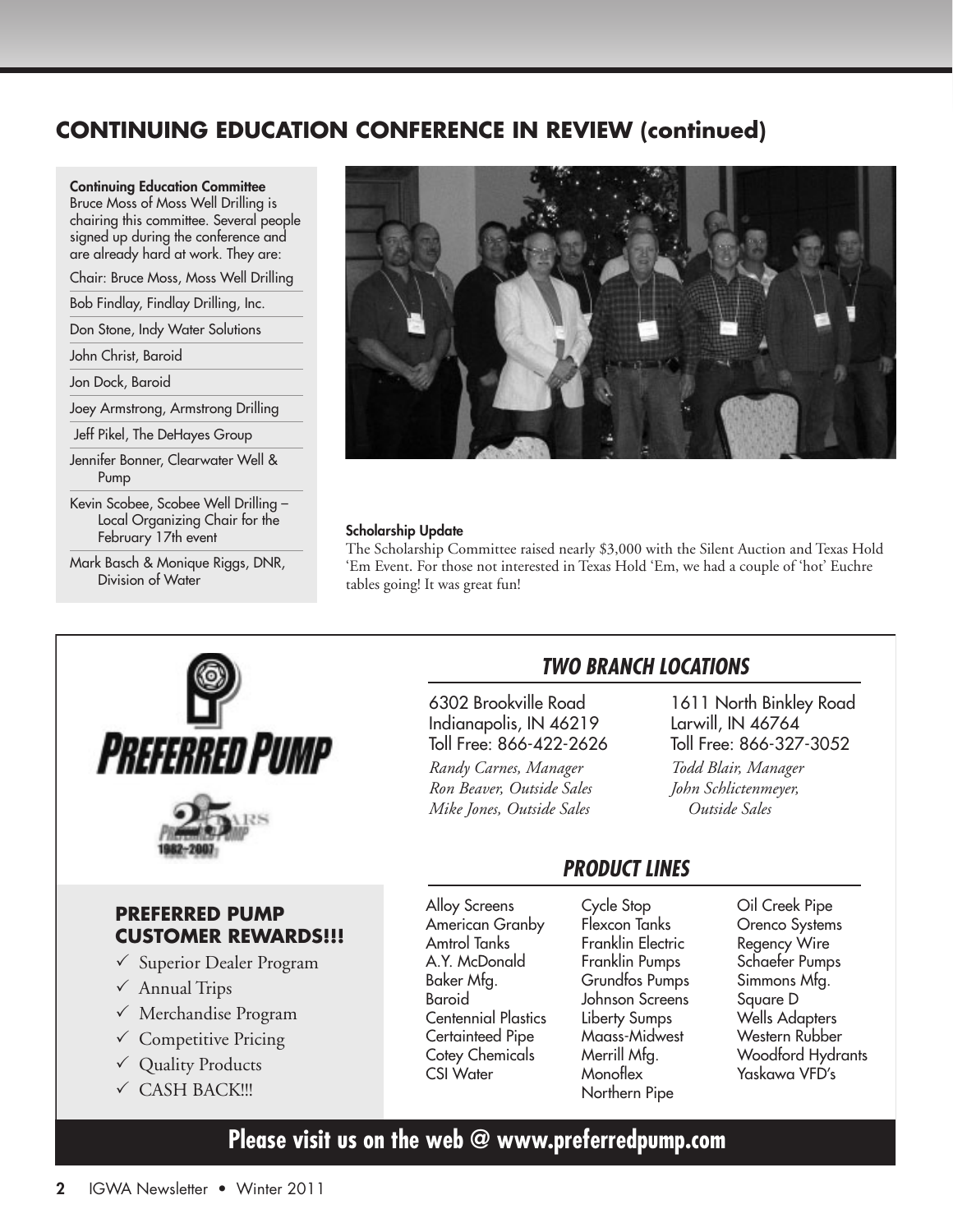## **IGWA 2011 WINTER CONTINUING EDUCATION SEMINAR AGENDA AND REGISTRATION**

Thursday, February 17th, 2011 • Putnam County Fairgrounds Community Building  $(191$  N. U.S. 231, Greencastle, IN 46135  $-$  on the north edge of Greencastle) 9:00 am – 4:30 pm • Continuing Education Hours Available: 6.0 for Pump Installers + 6.0 for Well Drillers

Presentation for Well Drillers and Pump Installers

- Division of Water will share the latest news with regard to groundwater availability, resource mapping projects, well construction requirements, the latest information tools available online; as well as regulatory updates with regard to water well driller and pump installer licensing programs and the newly required continuing education for both.
- Baroid-IDP will discuss available materials and how to select the correct grouting materials for specific well uses and environmental conditions.
- Indiana Department of Environmental Management will review their regulatory requirements, including permitting, sampling and what constitutes a public water supply.

Well Drillers and Pump Installers will earn 6 CONTINUING EDUCATION hours for their certification renewal upon completion of this seminar.

| $8:30 - 9:00$ am         | Registration with refreshments                       |
|--------------------------|------------------------------------------------------|
| $9:00 - 10:30$ am        | Session $#1$ – DNR (1.5 ceus)                        |
| $10:30 - 10:45$ am       | Break with refreshments                              |
| $10:45 - 12:15$ pm       | Session #2 – IDEM Regulatory Requirements (1.5 ceus) |
| $12:15 - 1:15$ pm        | Lunch with Web Viewer Presentation (.5 ceus)         |
| $1:15 - 2:45$ pm         | Session $#3$ – Baroid (1.5 ceus)                     |
| $2:45 - 3:00 \text{ pm}$ | Break with refreshments                              |
| $3:00 - 4:30$ pm         | Session $#4$ – DNR (1.5 ceus)                        |
|                          |                                                      |

| Names: |  |  |
|--------|--|--|
|        |  |  |
|        |  |  |
|        |  |  |
|        |  |  |
|        |  |  |
| Email: |  |  |

#### **SEMINAR COST includes lunch and refreshments:**

| Members register on or before 2/10/2011:<br>$\mathsf{x}$ \$65 per person = \$ |  |
|-------------------------------------------------------------------------------|--|
| Members register after 2/10/2011:<br>$\mathsf{x}$ \$75 per person = \$        |  |
| Non-Members register on or before 2/10/2011:<br>$\times$ \$89 per person = \$ |  |
| Non-Members register after 2/10/2011:<br>$\mathbf{x}$ \$99 per person = \$    |  |

**Optional MEMBERSHIP DUES** (Haven't paid those yet? Just add them in the total):

\_\_\_\_\_ Member dues renewal enclosed

New member dues enclosed

*Membership: \$195 per company and first individual and \$45 for each additional member of the same company. Rates noted above include Contractor, Technical or Manufacturer/Supplier*

#### **TOTAL ENCLOSED:**

#### **PLEASE SEND REGISTRATION AND CHECK TO IGWA AT:**

7915 S. Emerson Avenue, Suite 132, Indianapolis, IN 46237-9708 • Fax: 317-889-3935 QUESTIONS? CALL 317-889-2382 OR 888-443-7330 • Email: [Dsheets@inla1.org](mailto:dsheets%40inla1.org?subject=Continuing%20Education%20Seminar%202011)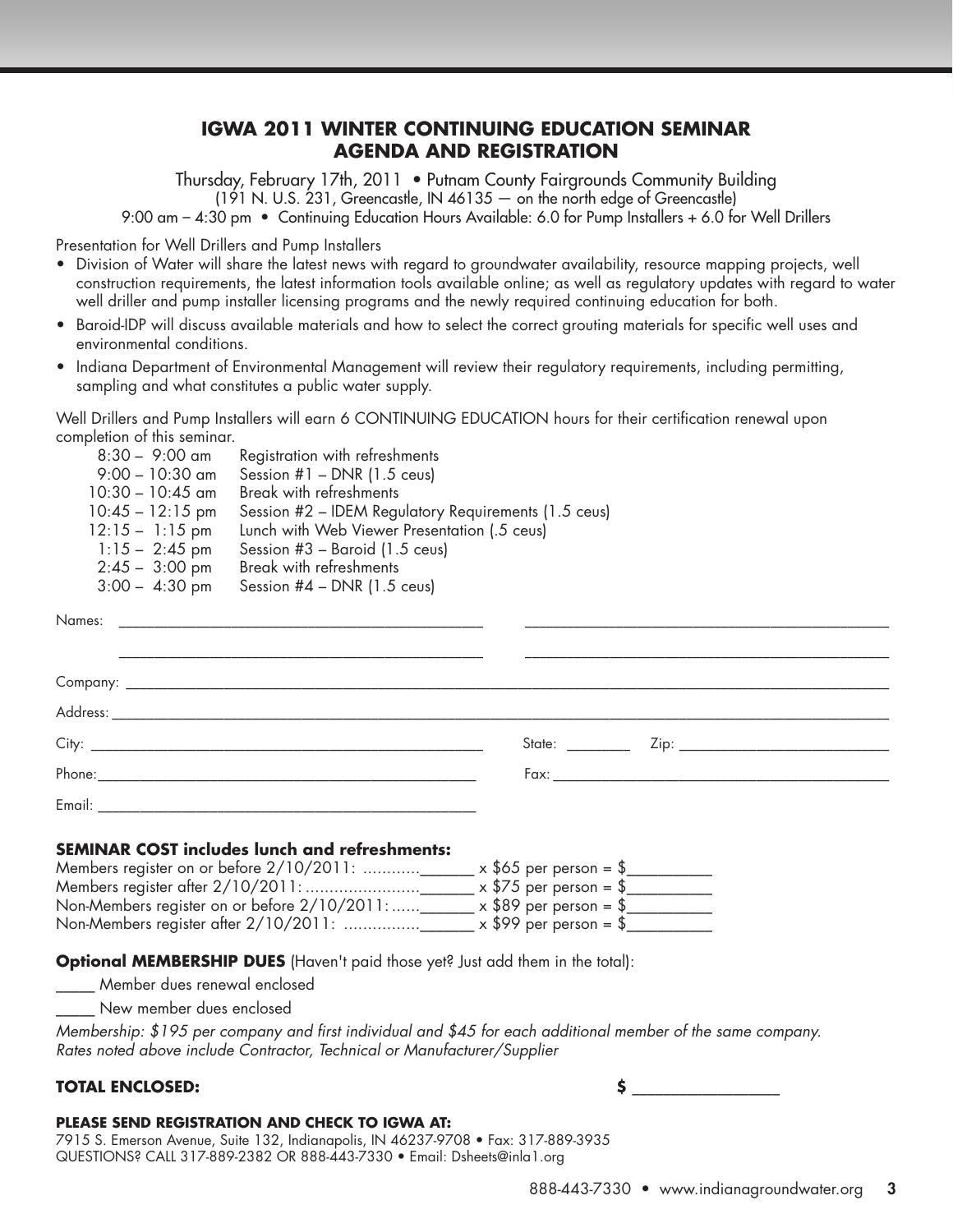## **SPECIAL ADVISORY: CDC Plans Major Report on Potential for Adverse Health Impacts from Private Drinking Water Supplies, Including Household Water Wells**

(12/21/2010) The federal Centers for Disease Control and Prevention is researching studies that show a link between private drinking water supplies (non-SDWA regulated) and the increased risk of disease or illness. CDC expects to use the research results to release a report, and/or ask the National Institute of Medicine to develop a report, intended to raise public and policymaker awareness of private drinking water supply issues and garner support for additional CDC actions in this area.

At the same time, CDC is working to (1) identify the location of household water well systems and other private drinking water supplies, (2) determine what data are available for these systems, and (3) evaluate the accessibility of that data. Currently, the agency is partnering with seven states: Florida, Kentucky, Maine, Minnesota, North Carolina, Oregon, and Wisconsin. These states are inventorying and assessing existing data sets including water quality testing results and looking at other issues relevant to the three questions.

CDC's ultimate goal, which the industry works to support every day, is to ensure that the 39 million private well owners have access to clean, safe water.

#### What should the industry do related to this initiative?

Continue your work to help your customers obtain drinking water through properly constructed, maintained, and tested private water well systems. Additionally, if you have not already done so:

- Educate yourself about the groundwater quality in your service area—contact your state geological survey or environmental agency.
- Use the information gained regarding groundwater quality conditions to avoid, to the extent possible, areas with higher levels of groundwater contaminants of health concern as water well production zones and to educate your customers.
- Do your part to minimize the number of bacteria samples that fail. Properly construct, develop, clean, and disinfect the well system.
- Don't try to defend what occurs naturally in groundwater or is caused by conditions largely beyond the ability of the water well contractor to control without water treatment.
- Offer water treatment, as needed, to current and past customers. Work one on one with your customers to address their needs either through services your firm offers or through partnerships with reputable water treatment professionals.
- Use a contract, such as those suggested by NGWA, to educate your customers about their responsibilities for water testing and system maintenance.
- Send notices to your customers annually during National Ground Water Awareness Week reminding them to test their water and offering to do a system inspection. NGWA recommends annual testing for bacteria, nitrate, and constituents of local concern.
- Be ready to send out news releases locally or have fact sheets ready to address customer questions following the CDC report release.
- Attend the upcoming NGWA Washington Fly-in, February 28 - March 1, 2011, and become a resource on private well issues for your congressional members. Consider similar outreach at the state level.
- Promote and attain NGWA certification.

#### What NGWA is doing

- As a member at CDC's invitation of the national advisory committee for the CDC private drinking water supplies initiative, NGWA is monitoring the situation, providing input, and raising questions in an effort to ensure that the initiative is scientifically based.
- NGWA is engaging with Congress so policymakers are aware of industry efforts to assist consumers in obtaining safe drinking water from private well systems.
- NGWA is working to position the Association so that groundwater professionals are involved in any discussions about private water well issues that may take place in Congress.

• NGWA is educating professionals about the upcoming report and working with state associations to identify additional resources or actions to take.

Additionally, NGWA offers the following to assist you and your well owner customers as well as assure the public, media, and policymakers that there are solutions to water quality issues:

- Certification programs for professionals
- Cost calculators to assist in pricing products appropriately for business operations
- Standards, best suggested practices, and educational programming to assist professionals on topics such as well construction, well cleaning and disinfection, and water treatment
- Standard business contracts to minimize your firm's potential liability related to water quality, notification of naturally occurring contaminants, and testing
- Proactive media campaigns to get out relevant public education messages and also position NGWA as an information source for the media
- Education for the well owner and the public, including
	- The wellowner.org website that includes a wealth of information on owning, maintaining, testing, and treating private well systems; he site had more than 100,000 visits in 2009 and consistently ranks high when doing a "Google" search for water well information
	- Contractor Lookup so the public can connect with local NGWA member and/or certified contractors
	- Brochures to educate well owners
	- An annual campaign to encourage well testing with partners such as U.S. EPA, USGS, CDC, and associations of public health professionals; the campaign also provides well owners with simple steps they can take to address well issues if they arise, including contacting NGWA members.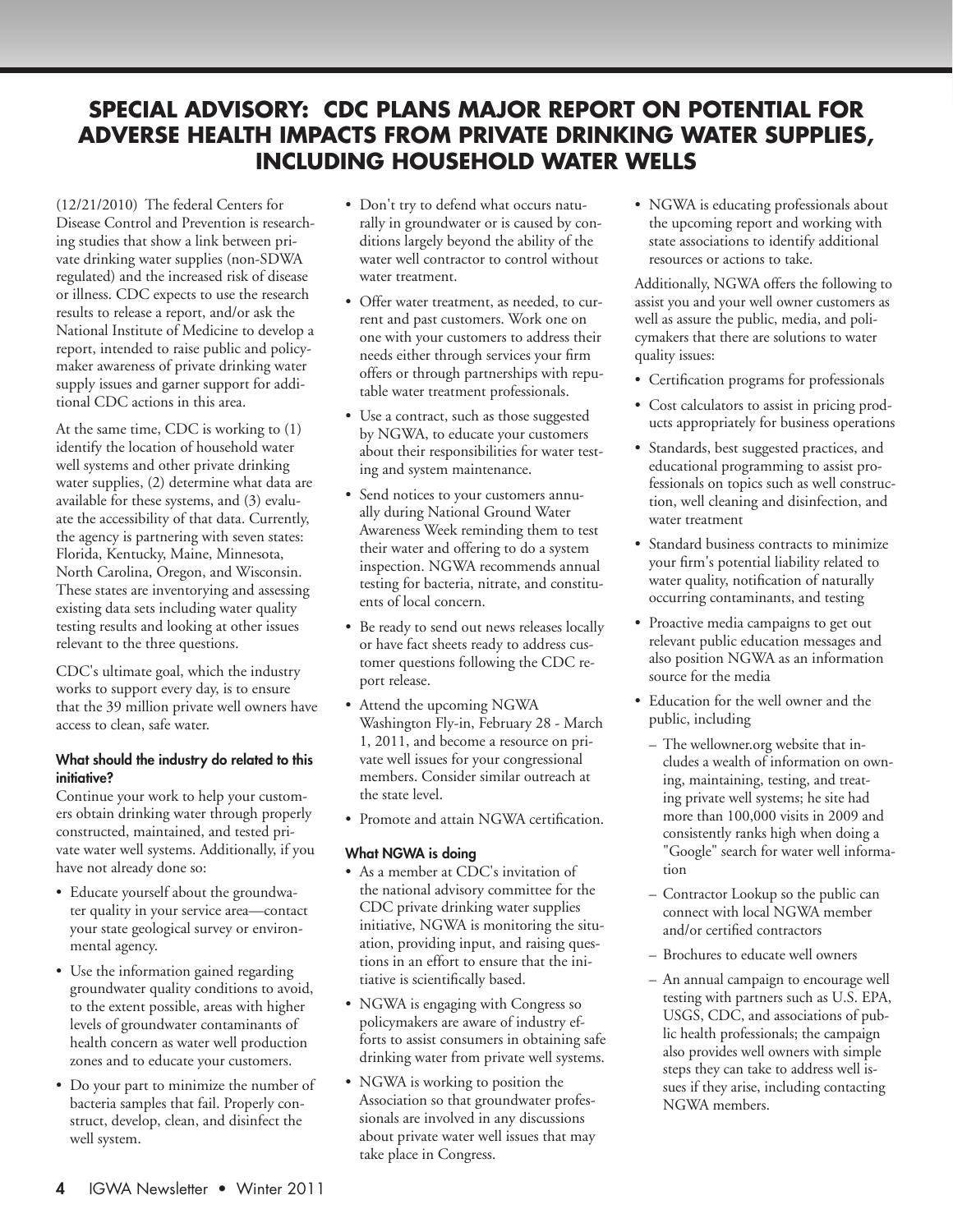The Sign of Service The Symbol of Quality



+ Grouts +

◆ Drilling Fluids ◆

• Well Cleaning Chemicals •

**Baroid Industrial Drilling Products** Product Service Line, Halliburton (877) 379-7412 or (281) 871-4613 www.baroididp.com

**Local Contacts** 

Bo Yordy (513) 314-5930 John Christ (513) 617-2900

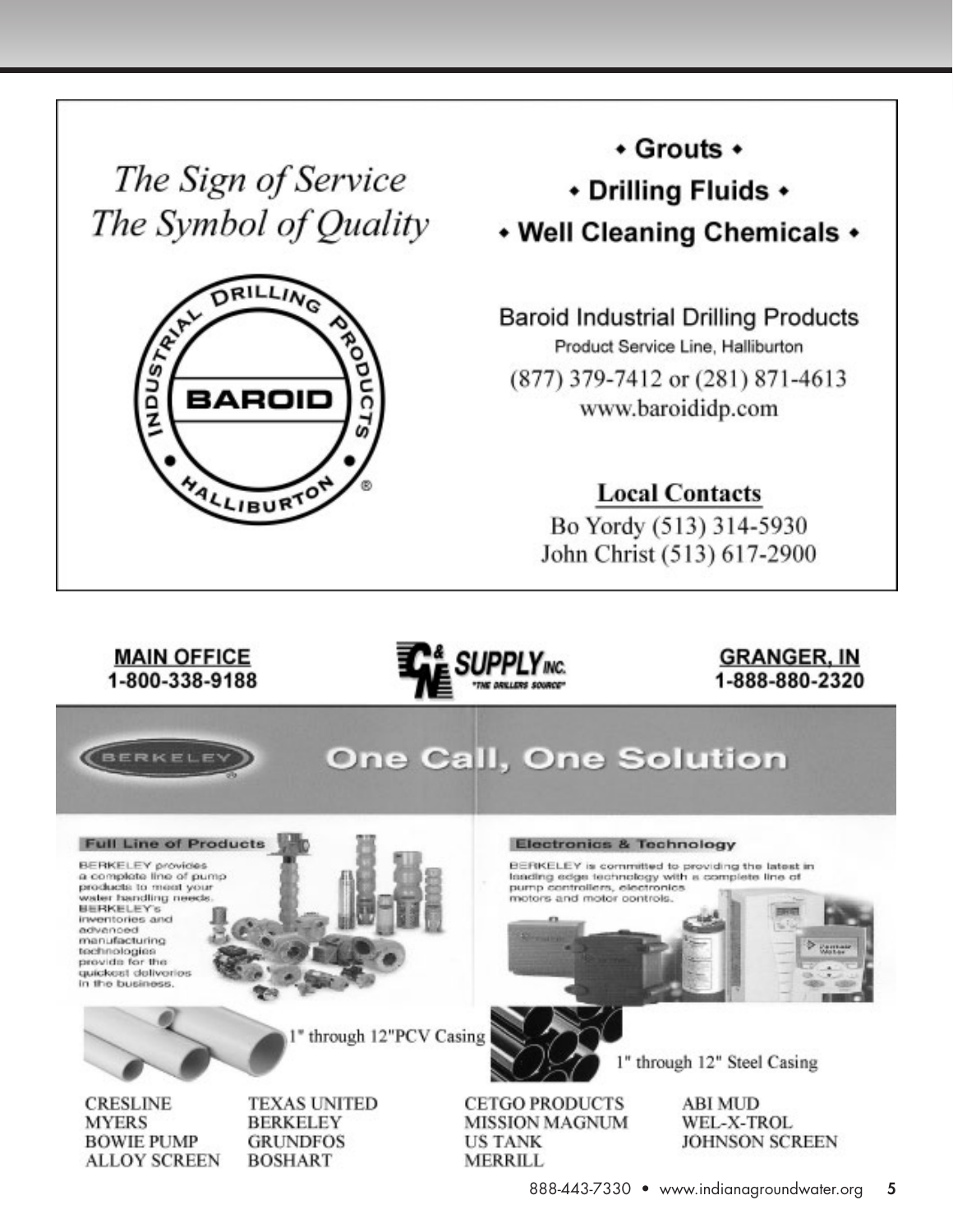# **IGWA 2011 Officers and Board of Directors**

#### **PRESIDENT**

**Keith McGrew** McGrew Well Drilling 7413 S 125W, Rochester, IN 46975 Ofc 574-857-3875 • Fax: 574-857-3875

#### Vice President

**John Baker** Dilden Brothers 1426 Canal Rd., Lafayette, IN 47904 Ofc: 765-742-1717 • Fax: 765-742-0382

#### **SECRETARY**

**Bruce Moss** Moss Well Drilling P.O. Box 297, Galveston, IN 46932 Ofc: 574-699-6773 • Fax: 574-699-7323

#### **TREASURER**

**Joey Armstrong** Armstrong Drilling P.O. Box 156, Burlington, IN 46915 Ofc: 765-566-3362 • Fax: 765-566-3370

#### **DIRECTORS**

**Troy Alexander** Findlay Brothers Well Drilling 12165 Fountain Lane, Covington, IN 47932 Ofc:765-793-2990 • Fax: 765-793-7570

**Joe Armstrong** Armstrong Drilling P.O. Box 156, Burlington, IN 46915 Ofc: 765-566-3362 • Fax: 765-566-3370

**Randy Carnes** Preferred Pump 6302 Brookville Rd., Indianapolis, IN 46219 Ofc: 317-354-2290 • Fax: 317-354-2291

**Eric Kell** Kell Well Drilling 16823 Kell Rd., Huntertown, IN 46748

Ofc: 260-637-3809 • Fax: 260-637-8609

**Rusty McGrew** McGrew Well Drilling 7413 S 125W, Rochester, IN 46975 Ofc & Fax: 574-857-3875

#### Manufacturer/Supplier Reps

**Dan McCreadie**  Kokomo Pump Supply 804 W. Morgan, Kokomo, IN 46901 Ofc: 765-457-9143 • Fax: 765-457-7882

**Jeff Pikel** The DeHayes Group 5150 W. Jefferson Blvd., Fort Wayne, IN 46804 Ofc: 260-424-5600 • Fax: 260-422-5801 Cell: 260-437-6303

#### **Corporate Sponsors for 2010-2011 (as of January 2011)**

PLATINUM SPONSORS LAIBE CORP., INDIANAPOLIS [www.laibecorp.com](http://www.laibecorp.com)

FRANKLIN ELECTRIC, BLUFFTON www.fele.com



# **VALLEY FARMS SUPPLY**

# Serving Michigan, Northern Indiana and Northern Ohio

125 [West](http://www.valleyfarmssupply.com/) Chicago Street<br>Quincy, MI 49082 1-877-918-7867 Keith Horn, Manager Tony Landis, Sales

We truly appreciate your support, Thank You!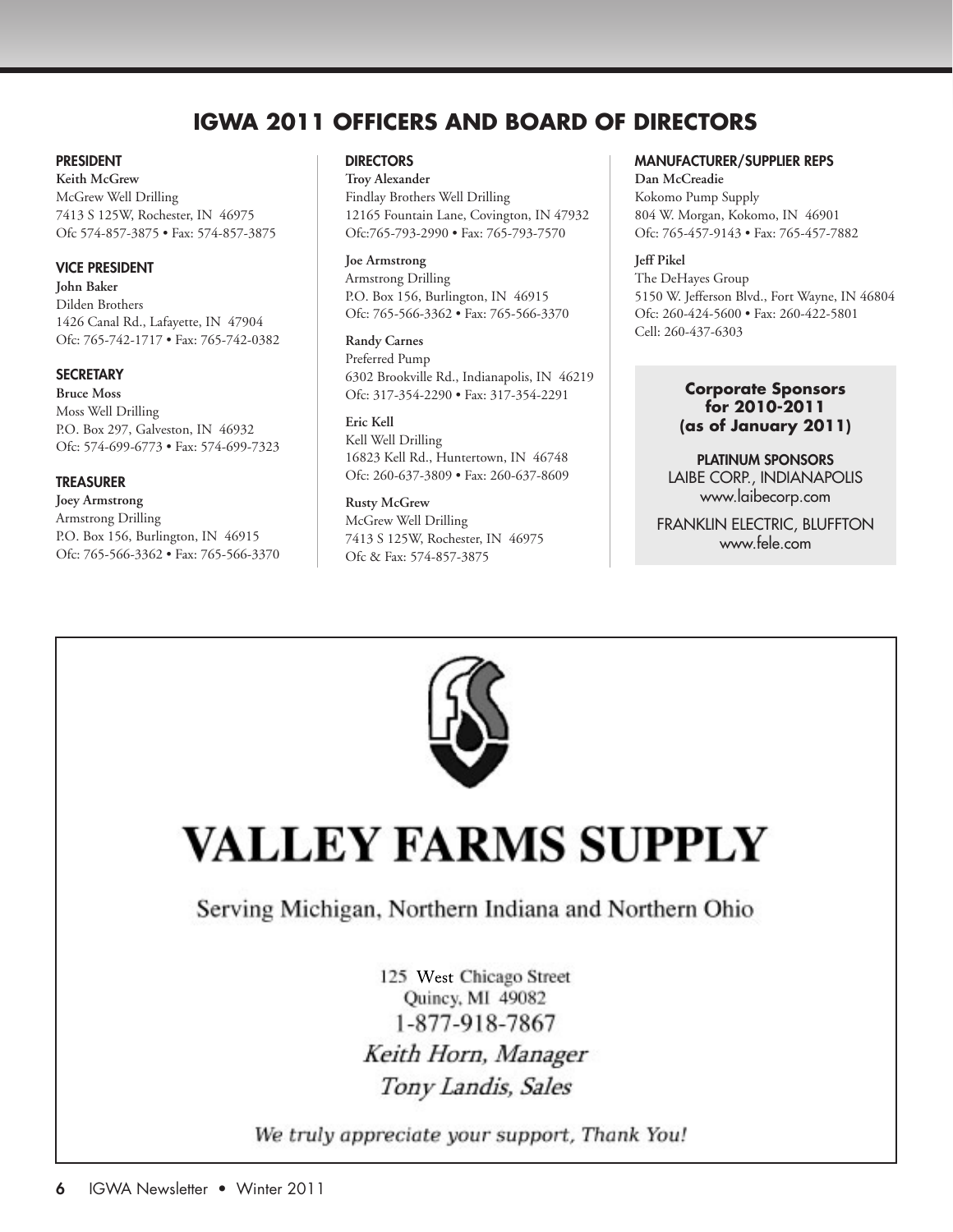## **National Ground Water Awareness Week March 6 –12, 2011**

Now well into its second decade, Ground Water Awareness Week spotlights one of the world's most important resources — groundwater.Who should be "aware" of groundwater? Quite simply, everyone.

Ground Water is essential to the health and well being of humanity and the environment. Whether you're on a public water system or a private well, whether you are a health care official, policymaker, regulator, or someone interested in water resources or the environment in general—groundwater awareness is important to you.

Visit www.ngwa.org for more information and what you can do to promote National Ground Water Awareness Week.

## **Summer/Fall Project:**

The IGWA is very interested in participating in a worthy community project for a field day this summer/fall. We may partner with the Indiana Onsite Wastewater Professional Association.

Joey Armstrong is researching Habitat for Humanity projects. If you know of any in your communities, please contact Joey at 765-863-4446 or armstrongdrilling1@sbcglobal.net



On Site repairs or in shop Le-Roi + King Swivels + Rotary Tables **Rig Parts** 

1412 South County Road 1050-E Indianapolis, IN 46231-1866 U.S.A.

JOAN & FRED McANINCH Owners



Rotadrille Drilling Rigs and **High Pressure Air Compressors** 

#### **THOMAS A. WARDELL Regional Sales Manager**

**SCHRAMM, INC.** Phone: (317) 774-1713 Cell Phone: (610) 745-5966 Fax: (317) 774-9008 10358 Aurora Ct. Fishers, IN 46038 Factory: (610) 696-2500 Factory Fax: (610) 696-6950 E-mail: twardell@SchrammInc.com Internet: www.schramminc.com



**Drilling Fluids Grouts & Sealants** Polymers & Additives **Geothermal Grouts Well Rehabilitation Products Online Product Calculators** 

For more information visit our website, contact your local CETCO® Distributor, or contact

Kim Stevens, Regional Manager 308.289.5364 cell kim.stevens@cetco.com